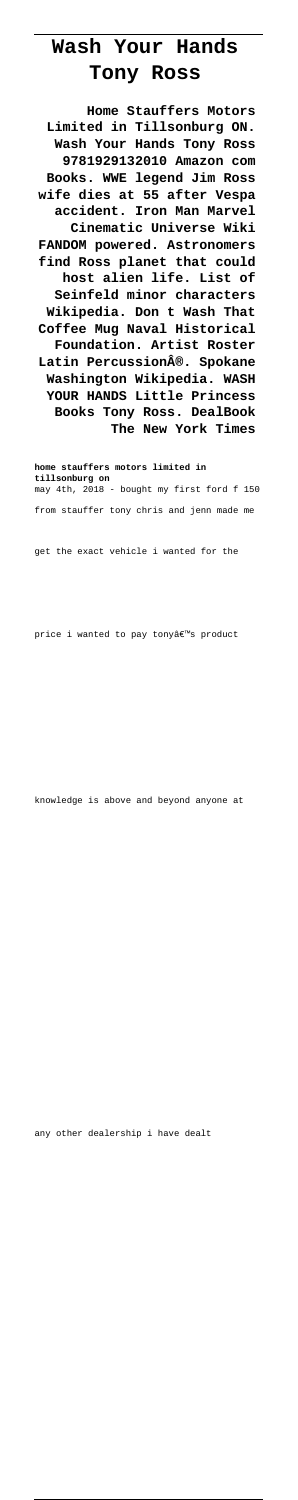**ROSS 9781929132010 AMAZON COM BOOKS** MAY 4TH, 2018 - WASH YOUR HANDS TONY ROSS ON AMAZON COM FREE SHIPPING ON QUALIFYING OFFERS WASH YOUR HANDS BEFORE YOU EAT THAT SAID THE QUEEN THE LITTLE PRINCESS LOVES GETTING HER HANDS DIRTY''**wwe legend jim ross wife dies at 55 after vespa accident** march 22nd, 2017 - iconic wwe broadcaster jim ross wife jan ross died at 55 wednesday at oklahoma city s ou medical center after she was involved in an accident on her vespa motorcycle less than two days earlier' '**Iron Man Marvel Cinematic Universe Wiki FANDOM powered** May 1st, 2018 - Tony Stark Iron Man Boss Wonder Boy The Golden Goose The Mysterious

## seasoned military coffee mug a great article for all navy chiefs and chief selectees' **ARTIST ROSTER LATIN PERCUSSION®**

Bodyguard The New Kid The

Starkster The Da Vinci of Our Time The Merchant of Death Little Prick The Consultant'

'**ASTRONOMERS FIND ROSS PLANET THAT COULD HOST ALIEN LIFE** MAY 5TH, 2018 - RESEARCHERS FROM THE UNIVERSITY OF GRENOBLE IN FRANCE

DISCOVERED THE PLANET NAMED ROSS 128B

ORBITING A RED DWARF STAR 11 LIGHT YEARS

AWAY''**LIST OF SEINFELD MINOR CHARACTERS WIKIPEDIA** MAY 5TH, 2018 - THE TELEVISION SHOW SEINFELD FEATURED MANY MINOR CHARACTERS'

'**don t wash that coffee mug naval historical foundation** may 4th, 2018 - nhf blogger matthew eng discusses the rhyme and reason behind the

MAY 1ST, 2018 - HELLO OUR VALUED VISITOR

WE PRESENT YOU THE BEST WEB SOLUTIONS AND

HIGH QUALITY GRAPHIC DESIGNS WITH A LOT OF

FEATURES JUST LOGIN TO YOUR ACCOUNT AND